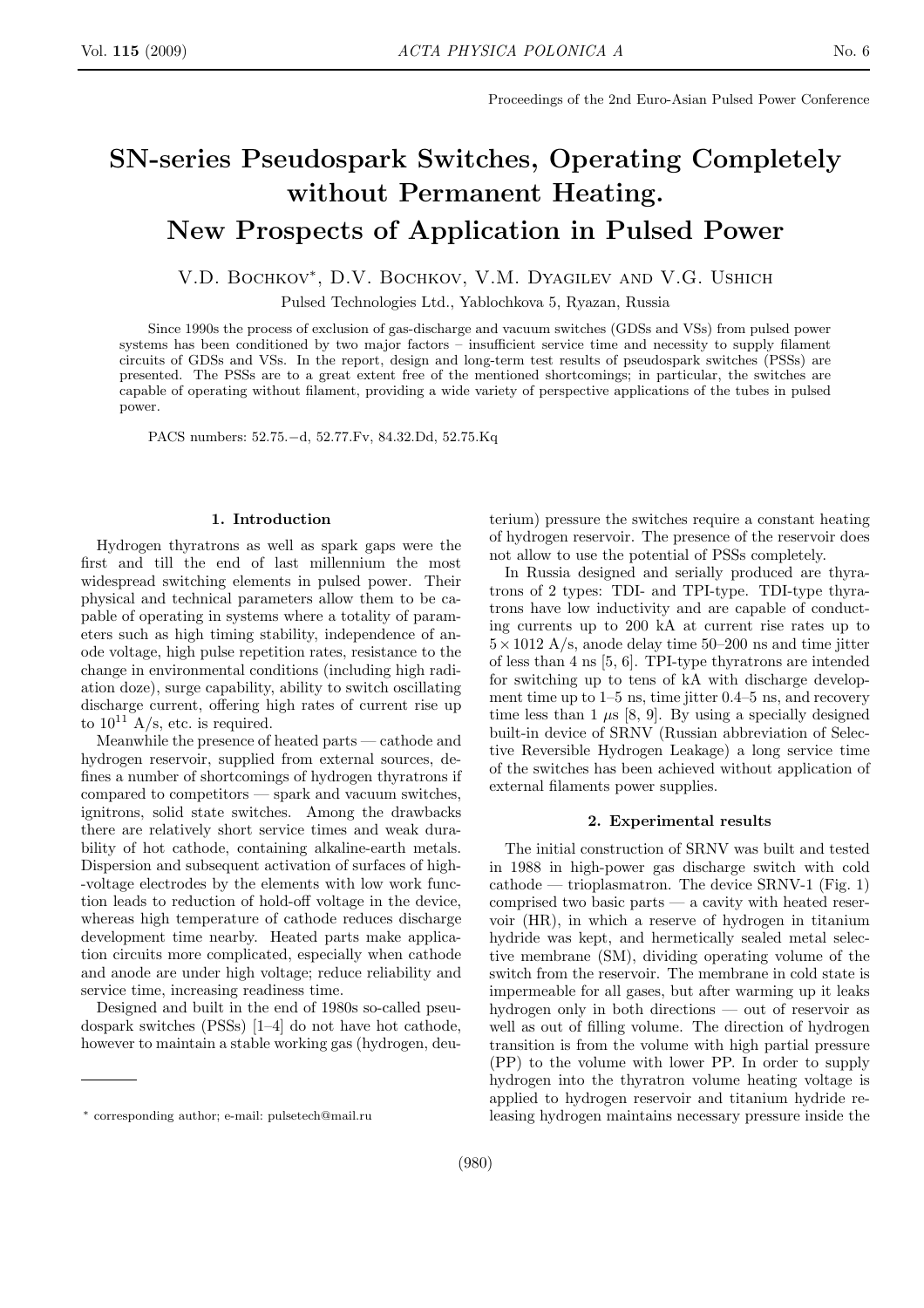

Fig. 1. Metal-glass construction of SRNV-1.

switch. The warmed selective membrane leaks hydrogen due to overpressure diffusion.

In the designation of SRNV the essence of one of the device features is placed — reversibility, i.e. capability both to replenish hydrogen in the thyratron volume and to return it into a hydrogen reservoir, e.g. in case of accidental overdose of working gas.

The tests have shown that the device is capable of operating without heating voltage application within more than 1 year.

Another design of SRNV-3 was intended for maintaining a stable pressure of high purity hydrogen in devices, operating with additives of hydrogen in aggressive gases environments (metal-vapor lasers, metal halide and HF lasers, etc.) and as a future prospect in the hydrogen fuel elements. The tests of sealed-off  $CuBr^+Ne^+H_2$  lasers at the Atmosphere Optics Institute SB RAS (Tomsk, Russia) have shown that application of 2 additives using SRNV-3 increases average radiation power twice and even fivefold depending on gas-discharge tube diameter [10]. Besides, the hydrogen additive allows increasing maximum pump frequency up to 250 kHz. At that in a laser tube having 2.6 cm in diameter and 76 cm in length, radiation power was 1.5 W, at frequency 200 kHz  $-3$  W and at frequency  $100 \text{ kHz} - 10.5 \text{ W}$ .



Fig. 2. TDI1-150k/25SN thyratron with metal- -ceramic SRNV-6 device.

Especially for thyratrons we have designed and fabricated compact devices SRNV-6 and SRNV-7. Pulsed Technologies Ltd. has "know-how" of production and application of the devices. The presence of SRNV in TDI-SN and TPI-SN thyratrons not only does not make



Fig. 3. TDI1-50k/16SN thyratron with metal-ceramic built-in SRNV-7.



Fig. 4. TPI1-10k/50SN thyratron with metal-ceramic built-in SRNV-7.

harm to their basic electrical parameters in respect of a "common" line of TDI- and TPI-thyratrons. On the contrary, a constructive addition SRNV-6 and SRNV-7 mounted into a cathode assembly (Fig. 2–4) significantly improves thyratrons operation characteristics. It allows having at least 4 advantages over usual thyratrons.

The first advantage is the instant operation readiness, which means that the device requires neither fast  $(20-60)$ seconds) nor usual (5–15 minutes) heating, all known pulse hydrogen thyratrons are subject to.

The thyratron does not require permanent heating of hydrogen reservoir (HR). The device is capable of operating with switched-off heating, which simplifies thyratron application when operation with high cathode potential is required.

Due to separation of hydrogen reservoir from the operating volume of thyratron there is no reservoir poisoning by various gases, released by electrodes during operation, thus providing the thyratron parameters stability.

The device has the best parameters stability even if environment temperature is unstable. The switch is being delivered ready-to-use and does not need a heater voltage circuit. In the course of operation due to absorption of buffer gas a hydrogen pressure is being diminished. It can be noticed by increase of delay time (e.g. from 150 ns to 500 ns).